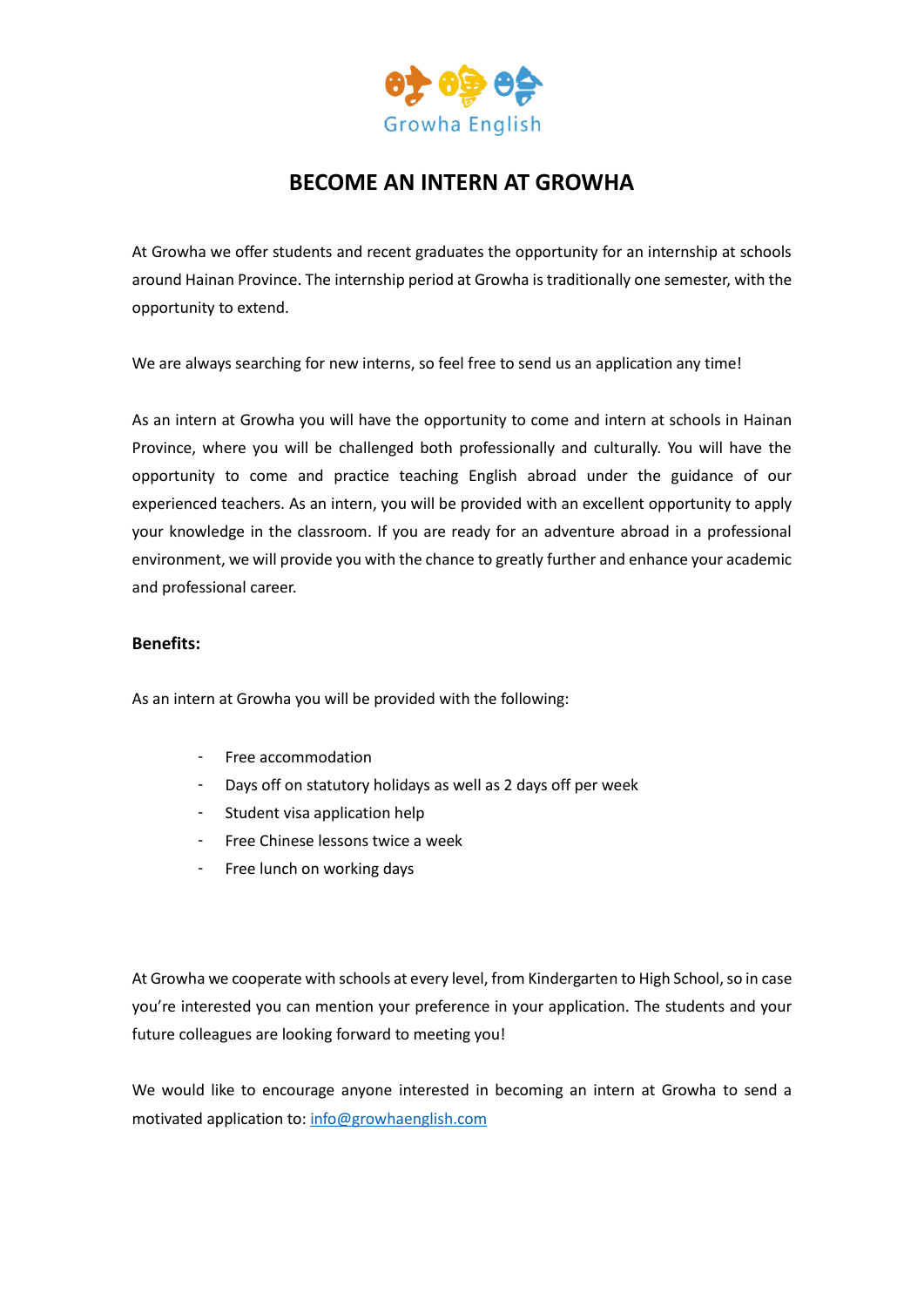#### **Introduction to Hainan**

All regions of the world offer fantastic opportunities for internships as an English teacher - and China is no exception. Coming all the way to Hainan Province in order to teach English has become increasingly popular in recent years, where the tropical climate and beautiful beaches alone are enough to attract almost anyone. As a tourist destination, however, Hainan is practically unheard of in the west. In Hainan you will therefore be able experience authentic and pristine Chinese culture, local ethnic minorities (Li and Miao), awesome cuisine and warm people of southern China. At the same time you will be able to have the convenience of everything modern life has to offer, such as modern infrastructure, transportation as well as a lively nightlife.

#### **Some facts about Hainan Province**

- The population of Hainan is a little less than 9.2 million
- Hainan is the southernmost province of China
- The capital city of Hainan Province is called Haikou with approximately 2.1 million inhabitants
- Hainan is an island, so Hainanese cuisine naturally includes great quantities of fresh fish, readily available everywhere!
- Hainan is known as the Haiwaii of China with beaches all around its coastline

**Again, we would like to encourage anyone interested in becoming an intern at Growha to send a motivated application to: [info@growhaenglish.com](mailto:info@growhaenglish.com)**

**Please attach our standard application form as well as an official certificate of enrollment along with your application, if you are still studying.** 

**The standard application form can be found on the link below:**

## **<https://www.growhaenglish.com/teaching-internship>**

**Thank you for your time – we are looking forward to seeing you in China!**